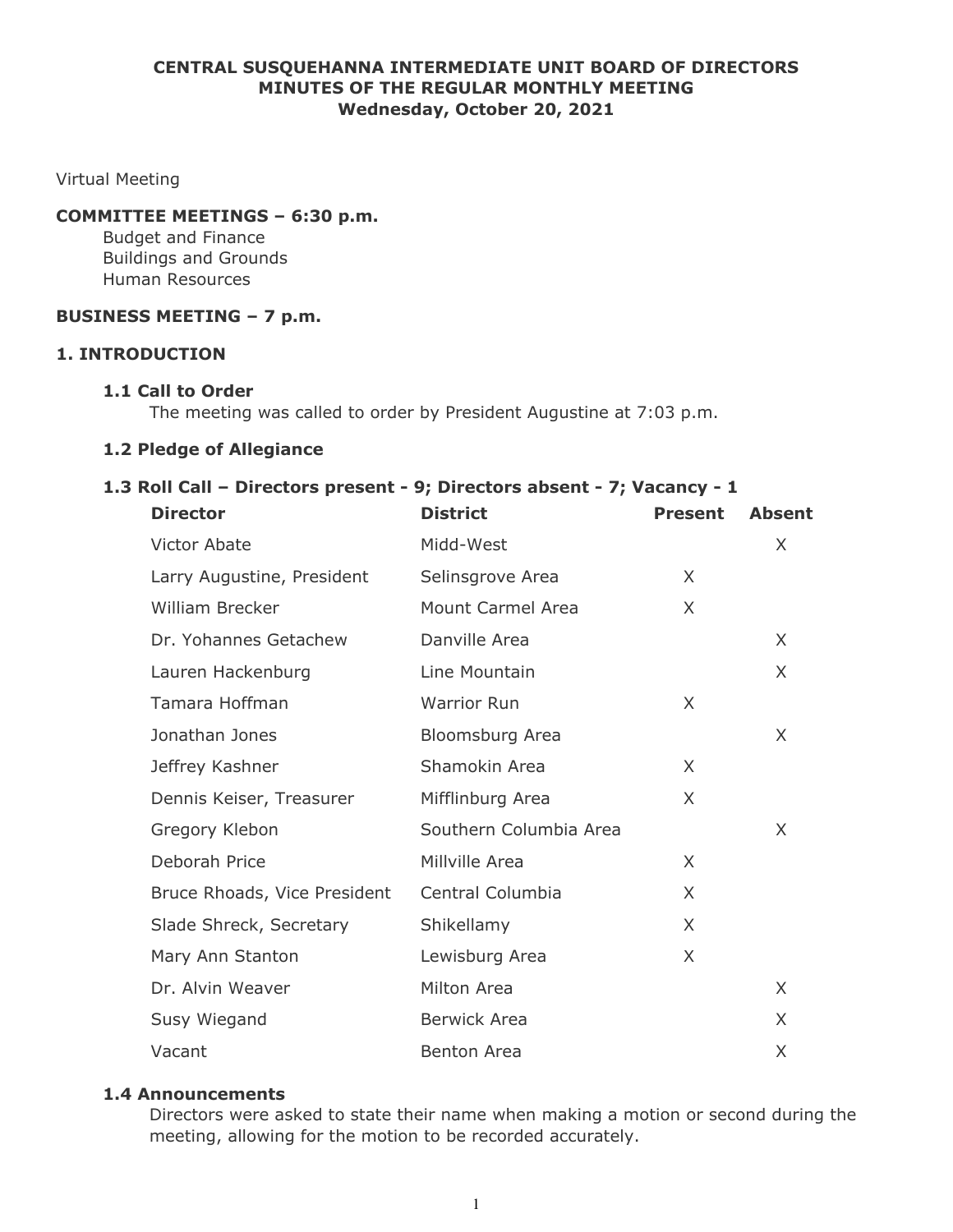The next regular monthly meeting will begin at 7 p.m. on Wednesday, Nov. 17, 2021 and will be held at the CSIU.

*Ms. Wiegand joined the meeting at 7:06 p.m.*

# **1.5 Opportunity for Public Comment**

The public was instructed on how to submit comments/questions to the CSIU Board by sending an email to AsktheBoard@CSIU.org prior to the start of the meeting. The meeting moderator was responsible for collecting all emails and will share with the Board at this time. There were no public comments.

# **1.6 Approval of Minutes (Attachment)**

Motion to approve the minutes of the CSIU Board of Directors meeting held on Wednesday, Sept. 15, 2021 with the following changes in start date:

# **Full-Time Personnel**

# **New Employees – Non-Instructional Staff**

- **Amanda N. Glenny**, practical nursing program instructor, from Sept. 28, 2021 to Sept. 27, 2021
- **Shawn A. Roslevich**, technical support specialist, from Oct. 4, 2021 to Oct. 11, 2021
- **Rita K. Steele**, client support specialist I, from Sept. 27, 2021 to Oct. 4, 2021

# **Part-Time Personnel**

### **New Employees – Non-Instructional Staff**

• **Tara Gardner**, digital literacy specialist, from Sept. 13, 2021 to Sept. 20, 2021

Motion to approve the minutes of the meeting held on Wednesday, Sept. 15, 2021 as presented.

Motion by Slade Shreck, second by Dennis Keiser.

Final Resolution: Motion passed unanimously.

Yes: Larry Augustine, William Brecker, Tamara Hoffman, Jeffrey Kashner, Dennis Keiser, Deborah Price, Bruce Rhoads, Slade Shreck, Mary Ann Stanton, Susy Wiegand

# **1.7 CSIU Staff and Others in Attendance**

Jamie Bartlett, Head Start Programs Manager Dr. Bernadette Boerckel, Chief Outreach Officer John Brenchley, Chief Innovation Officer Rae Ann Crispell, Administrative Support Director Kenneth Erb, Manager of Buildings and Grounds Kaitlyn Hall, Director of Early Childhood Education Kevin Kilgus, Director of Financial Services Dr. John Kurelja, Executive Director Terri Locke, Director of Special Education and Alternative Placement Dr. Shileste Overton-Morris, Chief Programs Officer Amy Pfleegor, Executive Office Manager/Board Recording Secretary Lori Potutschnig, Site Manager for Migrant Education Eric Shearer, Telecommunications Technology Network Coordinator Brian Snyder, Chief Financial and Operations Officer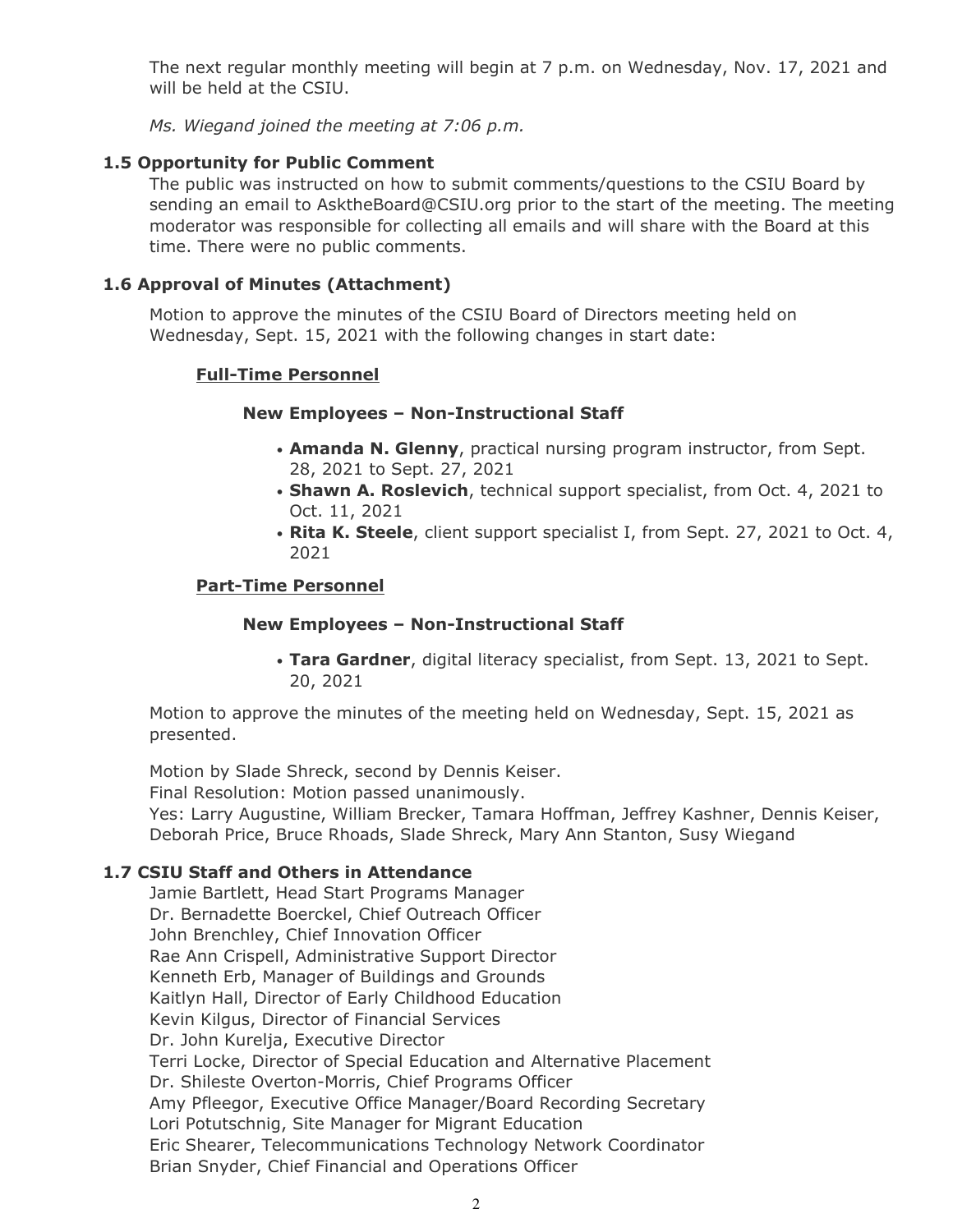# **1.8 Spotlight Segment – Migrant Education Program**

CSIU staff member **Lori Potutschnig**, Site Manager for Migrant Education, shared a video with directors highlighting the CSIU's Migrant Education Program. The video showcased how the program supports seasonal and temporary migrant workers in 27 counties in Pennsylvania. Services provided to students ages three to 21 include student advocacy, supplemental instruction, summer programs, home visits and afterschool programs.

# **2. BOARD GOVERNANCE**

# **2.1 PSBA Policy Maintenance Program Participation Agreement 2021-22 (Attachment)**

The CSIU subscribes to the Pennsylvania School Boards Association's (PSBA) Policy Maintenance and Administrative Regulations Programs for new and updated guides that reflect changes in legal mandates and other parameters due to new legislation, regulations, court decisions or non-regulatory guidance pronouncements of state and federal agencies. Guides are accessed through a Web-Based Policy Management System that is also used to manage, process, maintain and publish adopted policies to the general public. Costs totaling \$2,149 remain the same as 2020-21.

Motion to approve the PSBA Policy Maintenance Program Participation Agreement 2021-22 as presented.

Motion by Dennis Keiser, second by Susy Wiegand.

Final Resolution: Motion passed unanimously.

Yes: Larry Augustine, William Brecker, Tamara Hoffman, Jeffrey Kashner, Dennis Keiser, Deborah Price, Bruce Rhoads, Slade Shreck, Mary Ann Stanton, Susy Wiegand

# **2.2 Susquehanna Education Foundation – CSIU Board Representatives**

The Susquehanna Education Foundation by-laws state that two members of the CSIU Board of Directors serve on the Susquehanna Education Foundation Board.

In accordance with Article II of the by-laws:

- The Central Susquehanna Intermediate Unit Board of Directors elects one (1) member, Deborah Price, for an initial term ending on June 30, 2022 and thereafter for a term of three (3) years.
- The Central Susquehanna Intermediate Unit Board of Directors elects one (1) member, Slade Shreck, for an initial term ending on June 30, 2024 and thereafter for a term of three (3) years.

Motion to elect two CSIU Board of Directors to the Susquehanna Education Foundation Board as presented.

Motion by Mary Ann Stanton, second by Tamara Hoffman.

Final Resolution: Motion passed unanimously.

Yes: Larry Augustine, William Brecker, Tamara Hoffman, Jeffrey Kashner, Dennis Keiser, Deborah Price, Bruce Rhoads, Slade Shreck, Mary Ann Stanton, Susy Wiegand

# **2.3 Conference Request**

Directors were asked to approve conference registration and travel for CSIU Director Jonathan Jones (Bloomsburg Area) to attend the Consumer Electronics Show on Jan. 5-8, 2022, in Las Vegas, Nev., as part of his responsibilities on the Technology/Marketplace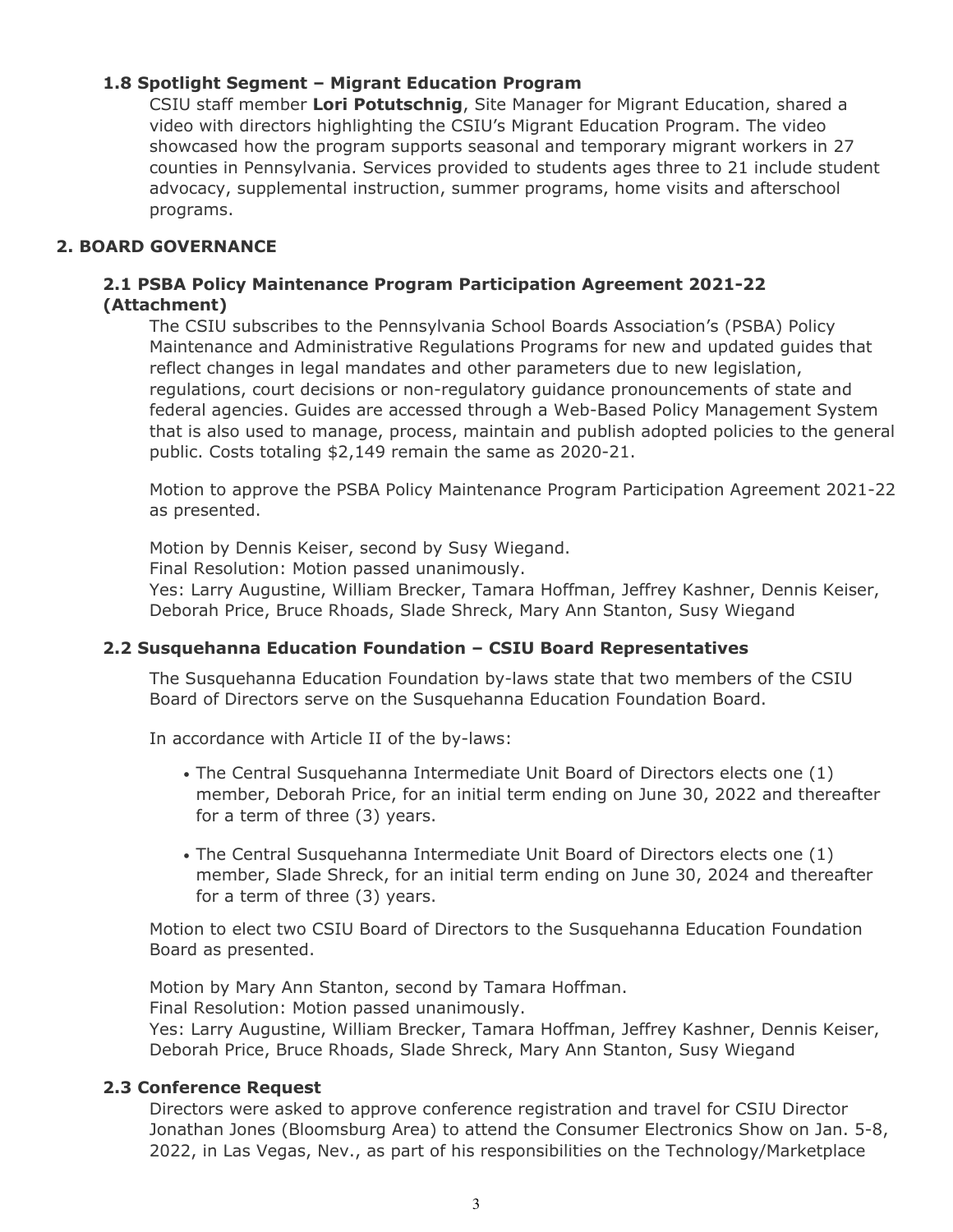Committee.

Motion to approve a conference registration as presented.

Motion by Bruce Rhoads, second by Dennis Keiser. Final Resolution: Motion passed unanimously. Yes: Larry Augustine, William Brecker, Tamara Hoffman, Jeffrey Kashner, Dennis Keiser, Deborah Price, Bruce Rhoads, Slade Shreck, Mary Ann Stanton, Susy Wiegand

# **3. BUDGET AND FINANCE COMMITTEE - Tamara Hoffman, Chair; William Brecker and Deborah Price, Committee Members**

# **3.1 Monthly Financial Statements for September 2021 (Attachments)**

Directors were asked to approve the following September 2021 financial statements:

- Financial Report;
- Program Balance Sheet; and
- General Fund Accounting Payment Summary. Funds for payment are available in program budgets.

Motion to approve monthly financial statements for September 2021 as presented.

Motion by Tamara Hoffman, second by Mary Ann Stanton. Final Resolution: Motion passed unanimously. Yes: Larry Augustine, William Brecker, Tamara Hoffman, Jeffrey Kashner, Dennis Keiser, Deborah Price, Bruce Rhoads, Slade Shreck, Mary Ann Stanton, Susy Wiegand

# **4. TECHNOLOGY/MARKETPLACE COMMITTEE - Bruce Rhoads, Chair; Jonathan Jones and Jeffrey Kashner, Committee Members**

No report.

# **5. HUMAN RESOURCES COMMITTEE - Dennis Keiser, Chair; Larry Augustine and Mary Ann Stanton, Committee Members**

# **5.1 Full-Time Personnel**

# **New Employee – Instructional Staff**

• **Christine L. Miller**, Turbotville, received a bachelor's degree from Arcadia University, Glenside. She has been employed as a substitute teacher with the CSIU. Ms. Miller is recommended as a **Pre-K Counts teacher** at the bachelor's step 1 classification, effective Oct. 21, 2021 at an annual salary of \$48,898, according to the terms of the current Collective Bargaining Agreement. Funds for this replacement position are available in the Pre-K Counts budget.

# **New Employees – Non-Instructional Staff**

- **Ruth Grybos**, Coal Township, received a bachelor's degree from Elizabethtown College. She has been employed as a therapeutic support staff with Safety Net Counseling, Atlas. Ms. Grybos is recommended as a **Head Start assistant instructor**, at an hourly rate of \$10.98 (\$18,182.88 annually), effective Oct. 21, 2021 (contingent upon receipt of required clearances). Funds for this replacement position are available in the Head Start budget.
- **Amy D. Haun**, Dunmore, received a bachelor's degree from Pennsylvania State University, Dunmore. She has been employed as an HR coordinator/accounts payable and receivable with Mid-Valley School District, Throop. Ms. Haun is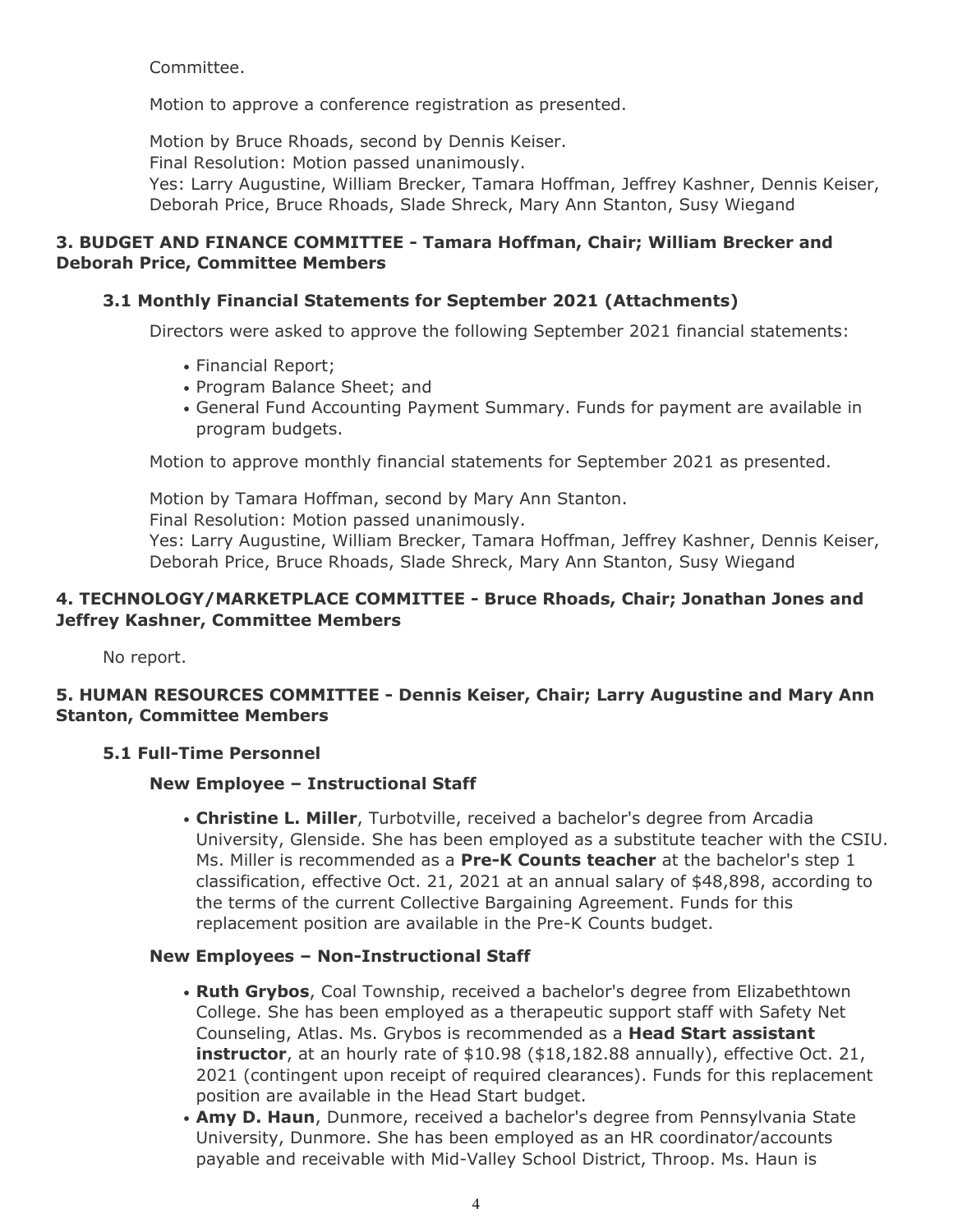recommended as a **client support specialist I**, at an annual salary of \$47,000, effective Nov. 1, 2021 (contingent upon receipt of required clearances). Funds for this replacement position are available in the computer services budget.

- **Julia Mallory**, Harrisburg, received a master's degree from Eastern University, St. Davids. She has been employed as a director with Perry Media Group, Hummelstown. Ms. Mallory is recommended as a **family support project specialist**, at an annual salary of \$54,000, effective Nov. 1, 2021 (contingent upon receipt of required clearances). Funds for this new position are available in the CSC budget.
- **Joseph W. Melvin II**, Georgetown, Del., received a master's degree from Liberty University, Lynchburg, Va. He has been employed as a detective/school resource officer with Georgetown Police Department, Georgetown, Del. Mr. Melvin is recommended as a **Center for Safe Schools director**, at an annual salary of \$80,000, effective Oct. 21, 2021 (contingent upon receipt of required clearances). Funds for this replacement position are available in the CSC/Safe Schools budget.

# **Position Transfers**

- **Jennifer A. Bower**, from Early Head Start family partner/home visitor at a current hourly rate of \$19.98 (\$38,961 annually) to **Early Head Start senior family partner/home visitor** at an hourly rate of \$20.88 (\$40,716 annually) effective Oct. 21, 2021
- **Heather A. Cuff**, from Early Head Start family partner/home visitor at a current hourly rate of \$18.57 (\$36,211.50 annually) to **Early Head Start senior family partner/home visitor** at an hourly rate of \$19.22 (\$37,479 annually) effective Oct. 21, 2021
- **Justine R. Drumheller**, from Early Head Start family partner/home visitor at a current hourly rate of \$18.59 (\$36,250.50 annually) to **Early Head Start senior family partner/home visitor** at an hourly rate of \$19.43 (\$37,888.50 annually) effective Oct. 21, 2021
- **Kaitlyn M. Hock**, from speech therapist at a current annual salary of \$56,734 to **educational consultant** also at an annual salary of \$56,734, effective Dec. 20, 2021
- **Casey A. Klinger**, from Early Head Start family partner/home visitor at a current hourly rate of \$19.74 (\$38,493 annually) to **Early Head Start senior family partner/home visitor** at an hourly rate of \$20.63 (\$40,228.50 annually) effective Oct. 21, 2021
- **Alison M. Kreitzer**, from Center for Schools and Communities project specialist at an annual salary of \$54,105.90, to **statewide multilingual education professional learning project lead** at an annual salary of \$65,000, effective Oct. 21, 2021
- **Melinda L. Lamprinos,** from Early Head Start family partner/home visitor at a current hourly rate of \$19.44 (\$37,908 annually) to **Early Head Start senior family partner/home visitor** at an hourly rate of \$20.31 (\$39,604.50 annually) effective Oct. 21, 2021
- **Michele L. Manning**, from Head Start assistant instructor at a current hourly rate of \$10.98 (\$18,182.88 annually) to **Head Start senior instructor** at an hourly rate of \$18.52 (\$30,669.12 annually), effective Oct. 21, 2021
- **Pamela K. Miller**, from Early Head Start family partner/home visitor at a current hourly rate of \$19.98 (\$38,961 annually) to **Early Head Start senior family partner/home visitor** at an hourly rate of \$20.88 (\$40,716 annually) effective Oct. 21, 2021
- **Tessa L. Moyer**, from grant and budget analyst technical specialist at a current hourly rate of \$28.26 (\$55,107 annually) to **senior grant and budget analyst**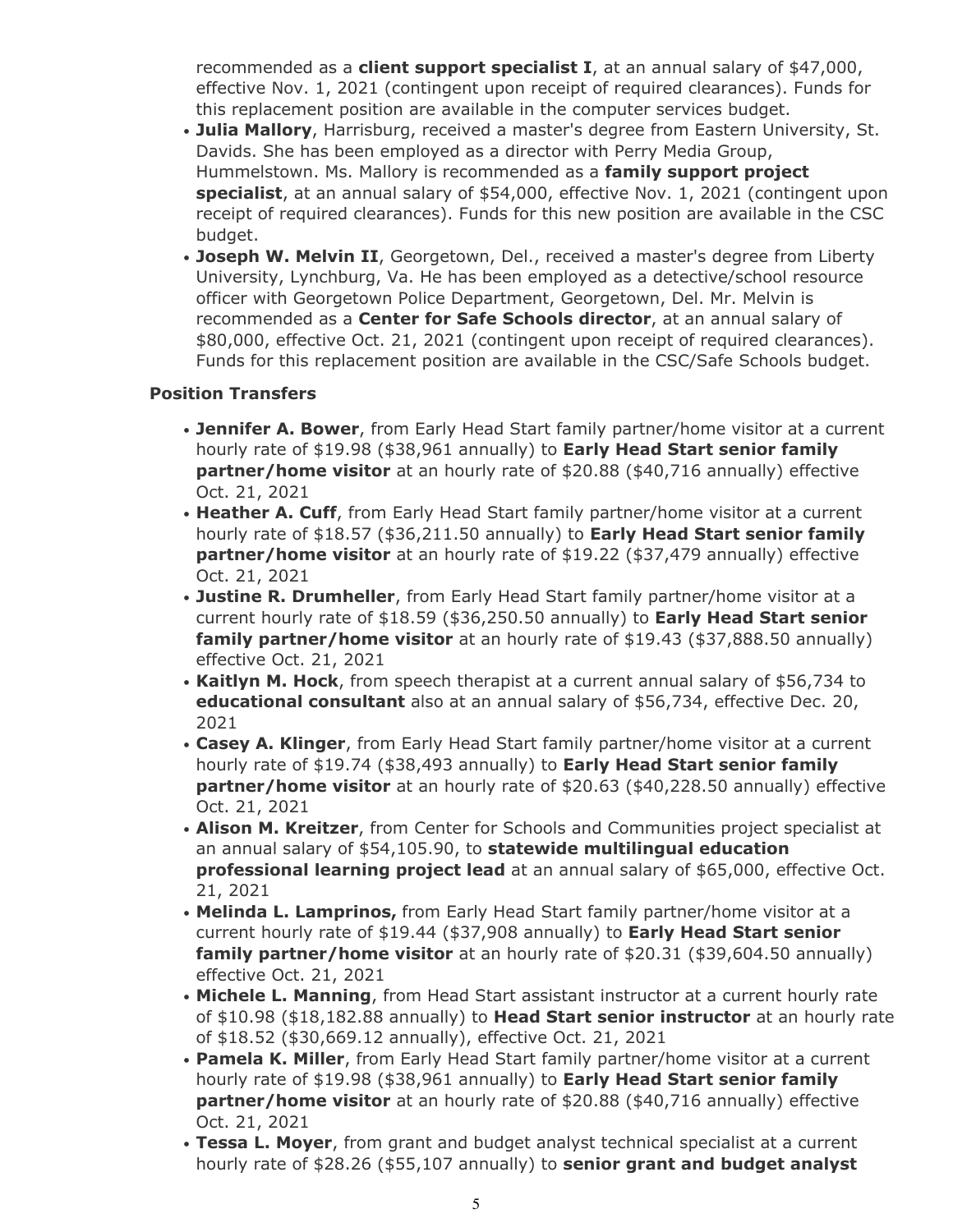**technical specialist** at an hourly rate of \$30.83 (\$60,118.50 annually), effective Oct. 21, 2021

# **Title Changes**

- **Shirley A. Bastian**, from special education/early childhood executive assistant to **special education executive assistant**, effective Oct. 21, 2021
- **Ashley N. Miccio**, from Early Head Start family partner/home visitor to **Early Head Start senior family partner/home visitor**, effective Oct. 21, 2021

# **Resignations**

- **Hannah J. Burge**, career counselor specialist, effective Sept. 24, 2021
- **Kathy A. Gessner**, retiring as regional team supervisor, effective Nov. 3, 2021
- **Sara C. Heimbach**, Head Start assistant instructor, effective Sept. 24, 2021
- **Annette H. Hutt**, CARES data entry/office assistant, effective Sept. 16, 2021
- **Creasy O. Lopez Soto**, Migrant Education recruiter, effective Sept. 23, 2021
- **Ashley M. Meyer**, Head Start senior instructor, effective Sept. 30, 2021
- **Katherine Noss**, family support coordinator, effective Oct. 6, 2021
- **Carol L. Paxton**, Center for Schools and Communities Center for the Promotion of Social and Emotional Learning director, effective Oct. 15, 2021
- **Earl B. Pursel**, retiring as Corrections Education health and physical education teacher, effective Nov. 2, 2021
- **Lisa M. Vetovich**, Head Start assistant instructor, effective Oct. 5, 2021

# **Change in Resignation Date**

• **Katelynn Walls**, Pre-K Counts teacher, from Oct. 3, 2021 to Sept. 29, 2021

Motion to approve full-time personnel recommendations as presented.

Motion by Dennis Keiser, second by William Brecker.

Final Resolution: Motion passed unanimously.

Yes: Larry Augustine, William Brecker, Tamara Hoffman, Jeffrey Kashner, Dennis Keiser, Deborah Price, Bruce Rhoads, Slade Shreck, Mary Ann Stanton, Susy Wiegand

# **5.2 Part-Time Personnel**

# **New Employee – Non-Instructional Staff**

• **Stacey L. Kilgus-Creswell**, nutrition aide/custodian at an hourly rate of \$9.50, effective Oct. 21, 2021

# **Change to Salary Adjustment Effective Date**

• **Donald W. Gallo**, nutrition aide/custodian, from a current hourly rate of \$8.99 to hourly rate of \$11, due to reevaluation of salary range, effective Sept. 16, 2021

Motion to approve part-time personnel recommendations as presented.

Motion by Dennis Keiser, second by William Brecker. Final Resolution: Motion passed unanimously.

Yes: Larry Augustine, William Brecker, Tamara Hoffman, Jeffrey Kashner, Dennis Keiser, Deborah Price, Bruce Rhoads, Slade Shreck, Mary Ann Stanton, Susy Wiegand

# **5.3 Substitute Personnel**

Directors were asked to approve substitute personnel to work in CSIU classrooms and programs for the 2021-22 school year.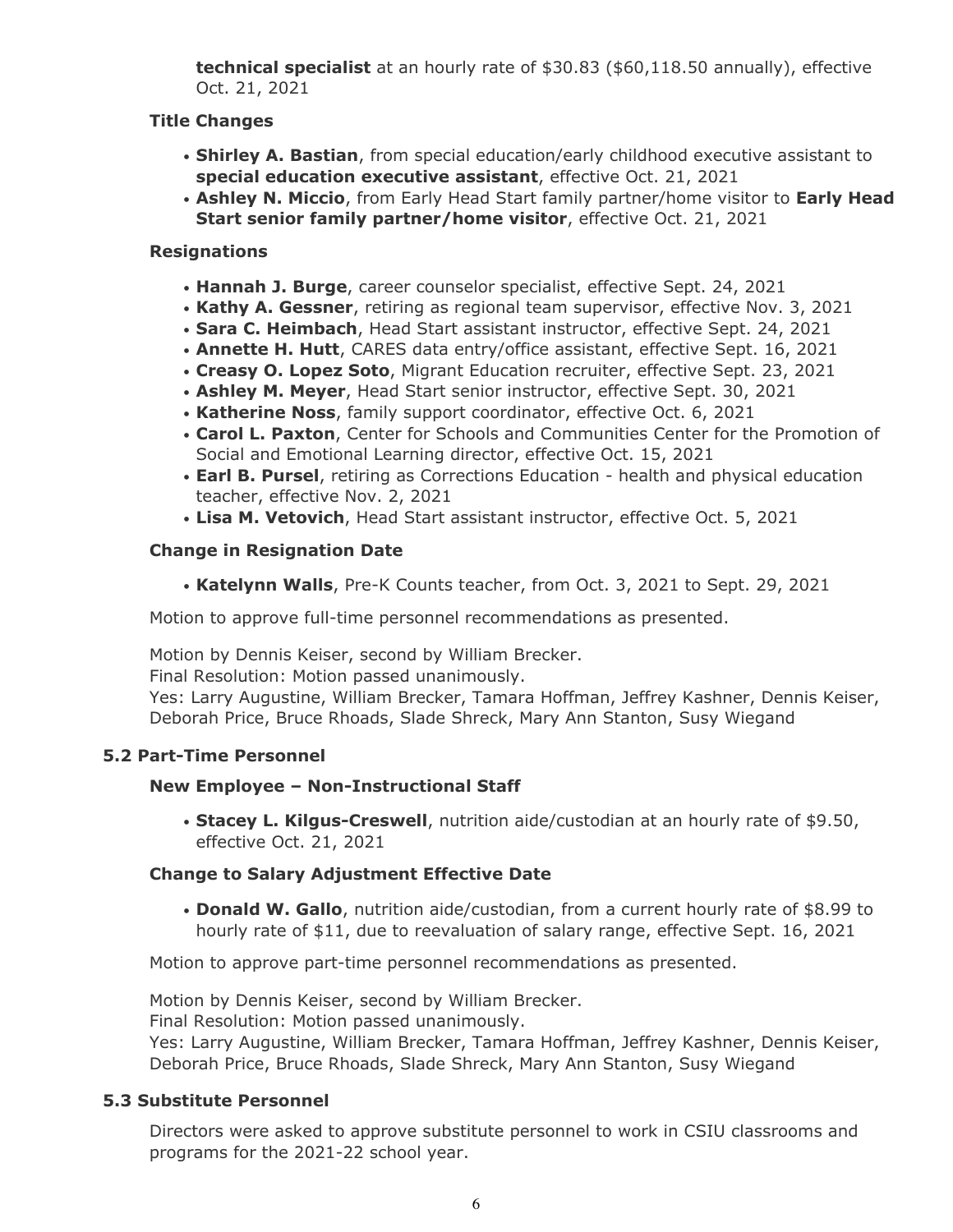#### **Substitute Teacher**

Amy Ward

Motion to approve substitute personnel recommendations as presented.

Motion by Dennis Keiser, second by William Brecker.

Final Resolution: Motion passed unanimously.

Yes: Larry Augustine, William Brecker, Tamara Hoffman, Jeffrey Kashner, Dennis Keiser, Deborah Price, Bruce Rhoads, Slade Shreck, Mary Ann Stanton, Susy Wiegand

### **5.4 Sabbatical Leave**

The executive director recommended a sabbatical leave for the restoration of health for Paul R. Gola, occupational therapist, effective Oct. 16, 2021 through Oct 15, 2022.

Motion to approve the sabbatical leave request as presented.

Motion by Dennis Keiser, second by William Brecker. Final Resolution: Motion passed unanimously. Yes: Larry Augustine, William Brecker, Tamara Hoffman, Jeffrey Kashner, Dennis Keiser, Deborah Price, Bruce Rhoads, Slade Shreck, Mary Ann Stanton, Susy Wiegand

# **5.5 Human Resources Annual Report (Attachment)**

Chief Financial and Operations Officer **Brian Snyder** presented the Human Resources Annual Report for 2020-21.

# **6. BUILDINGS AND GROUNDS COMMITTEE – William Brecker, Chair; Jeffrey Kashner and Bruce Rhoads, Committee Members**

# **6.1 CSIU Auction**

The CSIU periodically holds an auction to dispose of unused/unneeded vehicles, furniture, equipment and supplies. The last auction was held at the Annex on Oct. 22, 2016. Enough items have been accumulated since that time to warrant another auction.

Directors were asked to approve a contract with Marquette's Auction Marketing, Hughesville, to conduct an auction at the CSIU Annex on Saturday, Nov. 13, 2021. Mr. Marquette has agreed to provide the service at the same cost as the last auction in 2016, which was 13.5 percent of gross sales.

Motion to approve a contract with Marquette's Auction Marketing as presented.

Motion by William Brecker, second by Dennis Keiser.

Final Resolution: Motion passed unanimously.

Yes: Larry Augustine, William Brecker, Tamara Hoffman, Jeffrey Kashner, Dennis Keiser, Deborah Price, Bruce Rhoads, Slade Shreck, Mary Ann Stanton, Susy Wiegand

# **6.2 Purchase of Window Shades**

Administration recommended approval for the purchase and installation of 36 window shades for Five Star, Sunbury, at a cost of \$10,800, from The Decorating Center, Mifflinburg. Funds for this purchase are available in the capital reserve budget.

Motion to approve the purchase of window shades as presented.

Motion by William Brecker, second by Dennis Keiser. Final Resolution: Motion passed unanimously.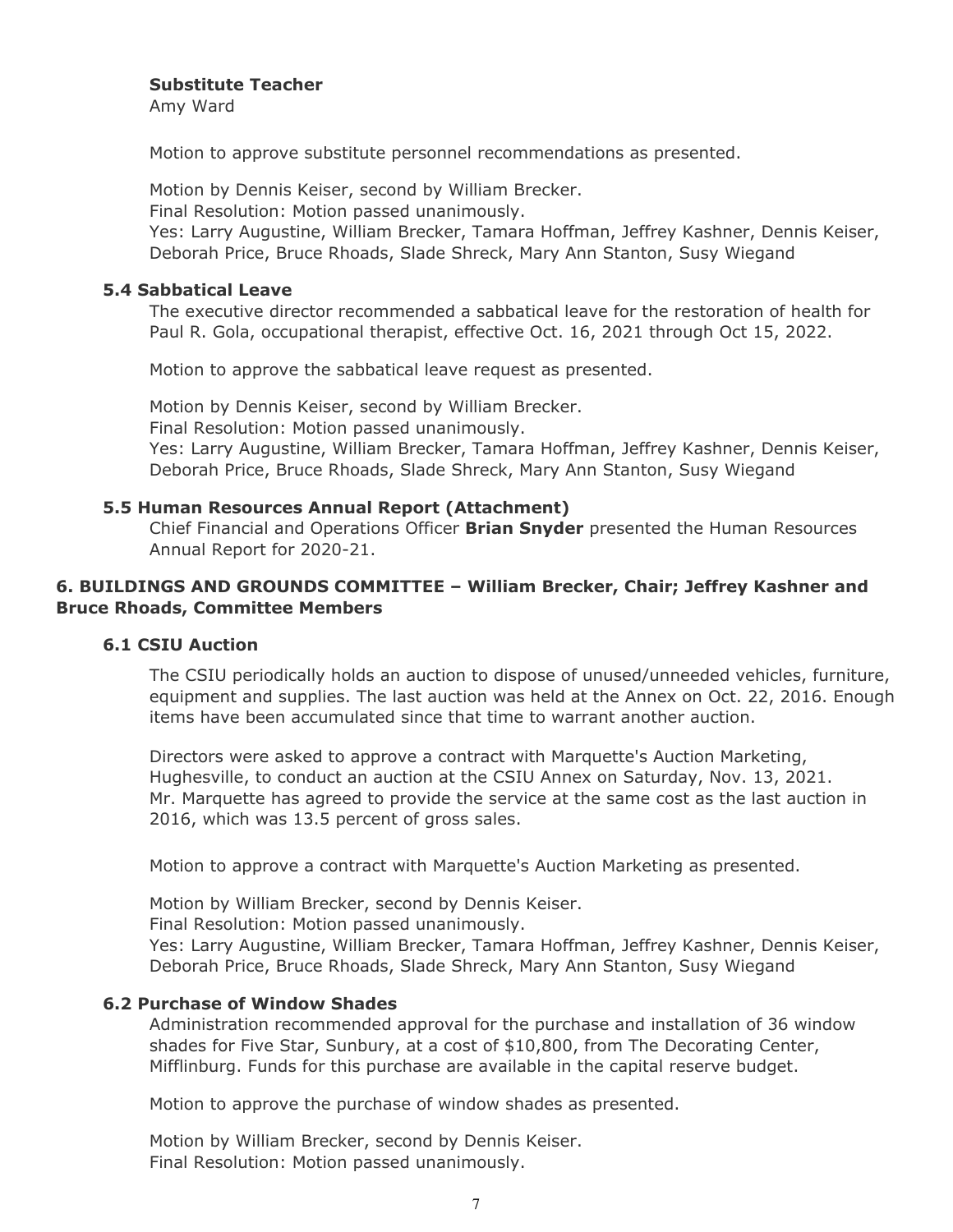Yes: Larry Augustine, William Brecker, Tamara Hoffman, Jeffrey Kashner, Dennis Keiser, Deborah Price, Bruce Rhoads, Slade Shreck, Mary Ann Stanton, Susy Wiegand

# **6.3 Carpet Replacement – Contract Change Order**

Administration recommended approval of a contract change order with Shaw Industries, Inc., Dalton, Ga., through the KPN contract, for the repair of severe floor cracks and epoxy coating for approximately 16,388 square feet at Beck Elementary, Sunbury, at a cost of \$12,720.43. Repairs are needed in order to install the new VCT flooring. Funds for this change order are available in the capital reserve budget.

Motion to approve a contract change order with Shaw Industries, Inc. as presented.

Motion by William Brecker, second by Dennis Keiser. Final Resolution: Motion passed unanimously. Yes: Larry Augustine, William Brecker, Tamara Hoffman, Jeffrey Kashner, Dennis Keiser, Deborah Price, Bruce Rhoads, Slade Shreck, Mary Ann Stanton, Susy Wiegand

# **7. POLICY COMMITTEE - Bruce Rhoads, Chair; Larry Augustine and Slade Shreck, Committee Members**

# **7.1 Board Policy Revisions (Attachments)**

Policies listed below were presented for first reading. They have been reviewed and approved by the Board Policy Committee, executive director, senior leaders and legal counsel.

# **Policy Revisions:**

- 006 Meetings
- 006.1 Attendance at Board Meetings Via Electronic Communications
- 903 Public Participation in Board Meetings

Motion to accept at first reading the proposed policies as presented.

Motion by Bruce Rhoads, second by Susy Wiegand. Final Resolution: Motion passed unanimously. Yes: Larry Augustine, William Brecker, Tamara Hoffman, Jeffrey Kashner, Dennis Keiser, Deborah Price, Bruce Rhoads, Slade Shreck, Mary Ann Stanton, Susy Wiegand

# **8. UNFINISHED BUSINESS**

None.

# **9. NEW BUSINESS**

None.

# **10. EDUCATIONAL PROGRAM MATTERS**

# **10.1 Head Start Program Governance (Attachment)**

**Jamie Bartlett**, Head Start programs manager, shared information with directors regarding training specific to the shared governance responsibilities of the Head Start programs.

# **10.2 Northumberland Area Head Start and Early Head Start (Attachments)**

According to federal regulations, the CSIU Board of Directors is the governing body of the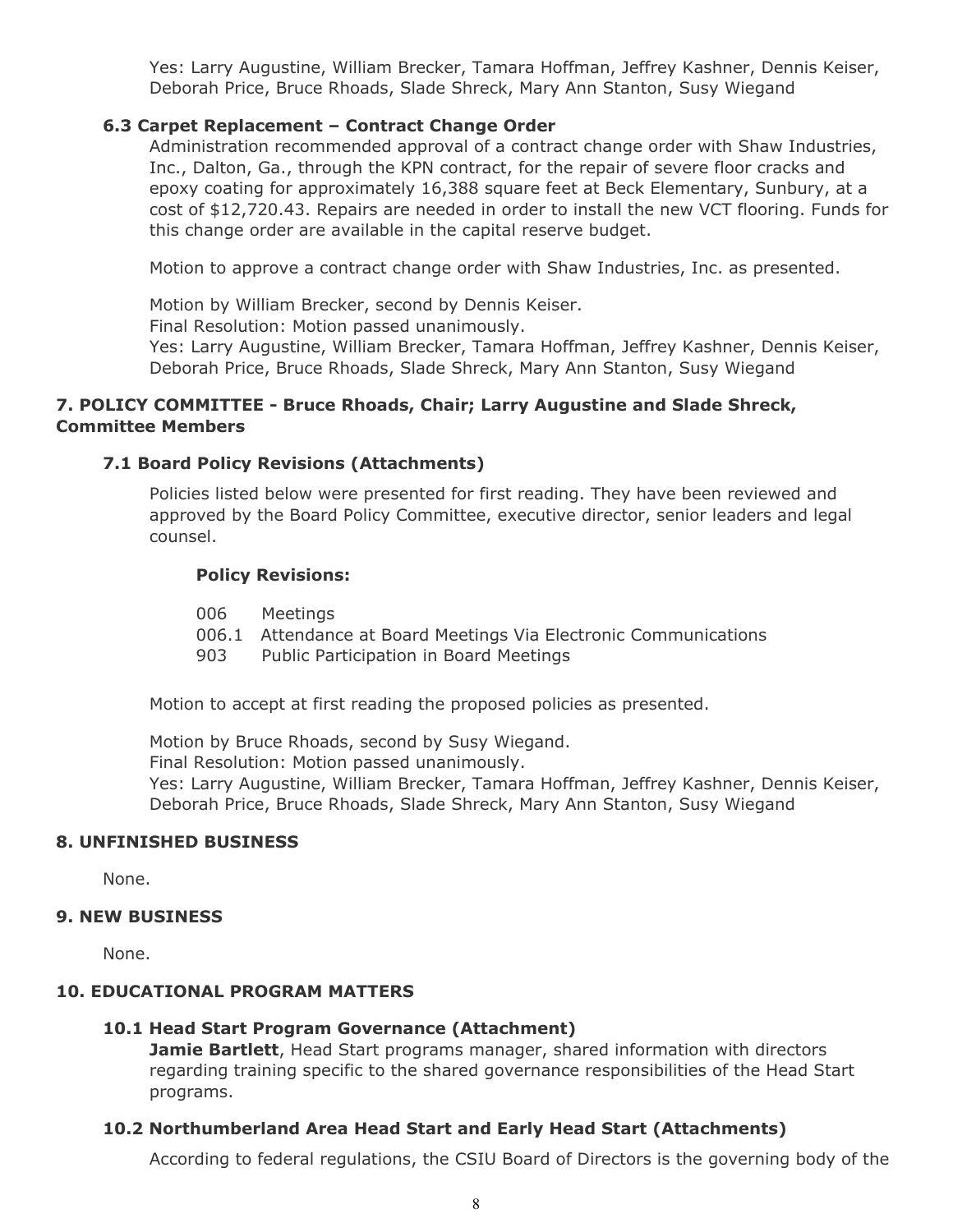CSIU's Head Start programs; therefore, the following items are presented for approval:

• Head Start/Early Head Start Monthly Reports for July and August 2021

Motion to approve the Head Start/Early Head Start items as presented.

Motion by William Brecker, second by Tamara Hoffman.

Final Resolution: Motion passed unanimously.

Yes: Larry Augustine, William Brecker, Tamara Hoffman, Jeffrey Kashner, Dennis Keiser, Deborah Price, Bruce Rhoads, Slade Shreck, Mary Ann Stanton, Susy Wiegand

# **10.3 Purchase of Classroom Furniture**

Directors were asked to approve the purchase of classroom furniture for the Central Susquehanna LPN Career Center's new location at the CSIU Annex building, at a cost not to exceed \$48,546.90, from Hertz Furniture, a KPN vendor. This purchase includes the following items:

- 2 chair trucks
- 6 floor protectors
- 140 adjustable flipper desks
- 140 folding chairs

This purchase is required as current furniture is outdated and does not allow for set-up with recommended COVID-19 social distancing protocols. Funds for this purchase are available in the LPN Career Center budget with funds received from the CARES Act and HEERF grants.

Motion to approve the purchase of classroom furniture as presented.

Motion by William Brecker, second by Tamara Hoffman.

Final Resolution: Motion passed unanimously.

Yes: Larry Augustine, William Brecker, Tamara Hoffman, Jeffrey Kashner, Dennis Keiser, Deborah Price, Bruce Rhoads, Slade Shreck, Mary Ann Stanton, Susy Wiegand

# **10.4 Purchase of Dell Laptops**

Directors were asked to approve the purchase of 20 Dell Latitude 7520 laptops for St. Columba School, at a cost of \$33,580, from Winslow Technology Group, a PEPPM vendor. Funds for this purchase are available from an Emergency Assistance to Non-public Schools (EANS) grant awarded to St. Columba School and managed by the CSIU.

Motion to approve the purchase of Dell laptops as presented.

Motion by William Brecker, second by Tamara Hoffman.

Final Resolution: Motion passed unanimously.

Yes: Larry Augustine, William Brecker, Tamara Hoffman, Jeffrey Kashner, Dennis Keiser, Deborah Price, Bruce Rhoads, Slade Shreck, Mary Ann Stanton, Susy Wiegand

# **10.5 Purchase of Nursing Lab Furniture and Equipment**

Directors were asked to approve the purchase, installation and set-up of nursing lab furniture and equipment for the Central Susquehanna LPN Career Center's new location at the CSIU Annex building, at a cost not to exceed \$45,000, from Pocket Nurse $^\circledR$ Enterprises, Inc., Monaca, Pa. This is the only vendor that has both types of beds available, which are currently used in area hospitals. This purchase includes:

• 1 transport stretcher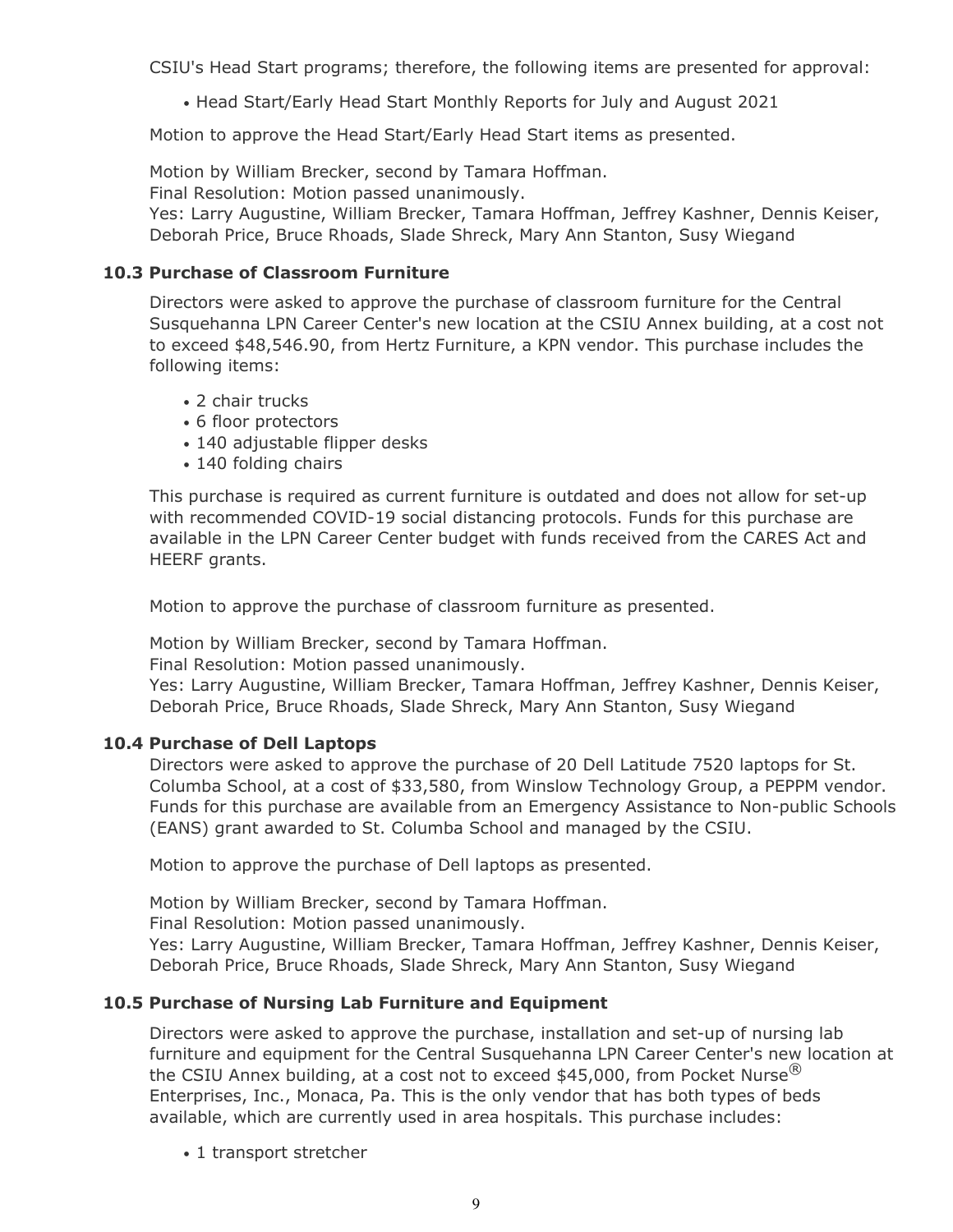- 3 hospital beds
- 3 over bed tables
- 4 charting carts
- 5 mock headwall consoles

Funds for this purchase are available in the LPN Career Center budget with funds received from the CARES Act and HEERF grants.

Motion to approve the purchase of nursing lab furniture and equipment as presented.

Motion by William Brecker, second by Tamara Hoffman.

Final Resolution: Motion passed unanimously.

Yes: Larry Augustine, William Brecker, Tamara Hoffman, Jeffrey Kashner, Dennis Keiser, Deborah Price, Bruce Rhoads, Slade Shreck, Mary Ann Stanton, Susy Wiegand

# **10.6 Purchase of Technology Equipment**

Directors were asked to approve the purchase of the following technology equipment for Northumberland Christian School, at a cost not to exceed \$30,683.34, from CDWG, a PEPPM vendor. Funds for this purchase are available from an Emergency Assistance to Non-public Schools (EANS) grant awarded to Northumberland Christian School and managed by the CSIU.

- 6 web cameras
- 10 desktop computers
- 10 mobile power towers
- 22 keyboards with mouse
- 36 LED monitors
- 44 cables

Motion to approve the purchase of technology equipment as presented.

Motion by William Brecker, second by Tamara Hoffman.

Final Resolution: Motion passed unanimously.

Yes: Larry Augustine, William Brecker, Tamara Hoffman, Jeffrey Kashner, Dennis Keiser, Deborah Price, Bruce Rhoads, Slade Shreck, Mary Ann Stanton, Susy Wiegand

# **10.7 Bus/Van Driver Approval (Attachment)**

Directors were asked to approve school bus and van drivers for the CSIU's student transportation programs for the 2021-22 school year. The attached list includes all employed and contracted drivers.

Motion to approve school bus and van drivers for the CSIU's student transportation programs as presented.

Motion by Deborah Price, second by Slade Shreck. Final Resolution: Motion passed unanimously. Yes: Larry Augustine, William Brecker, Tamara Hoffman, Jeffrey Kashner, Dennis Keiser, Deborah Price, Bruce Rhoads, Slade Shreck, Mary Ann Stanton, Susy Wiegand

# **10.8 Classroom User Agreements**

The CSIU leases classroom and office space on an as-needed and as-available basis. The following spaces are needed and available, effective Oct. 21, 2021 through June 30, 2022, for the CSIU Early Intervention program. Directors were asked to approve the following Classroom User Agreements: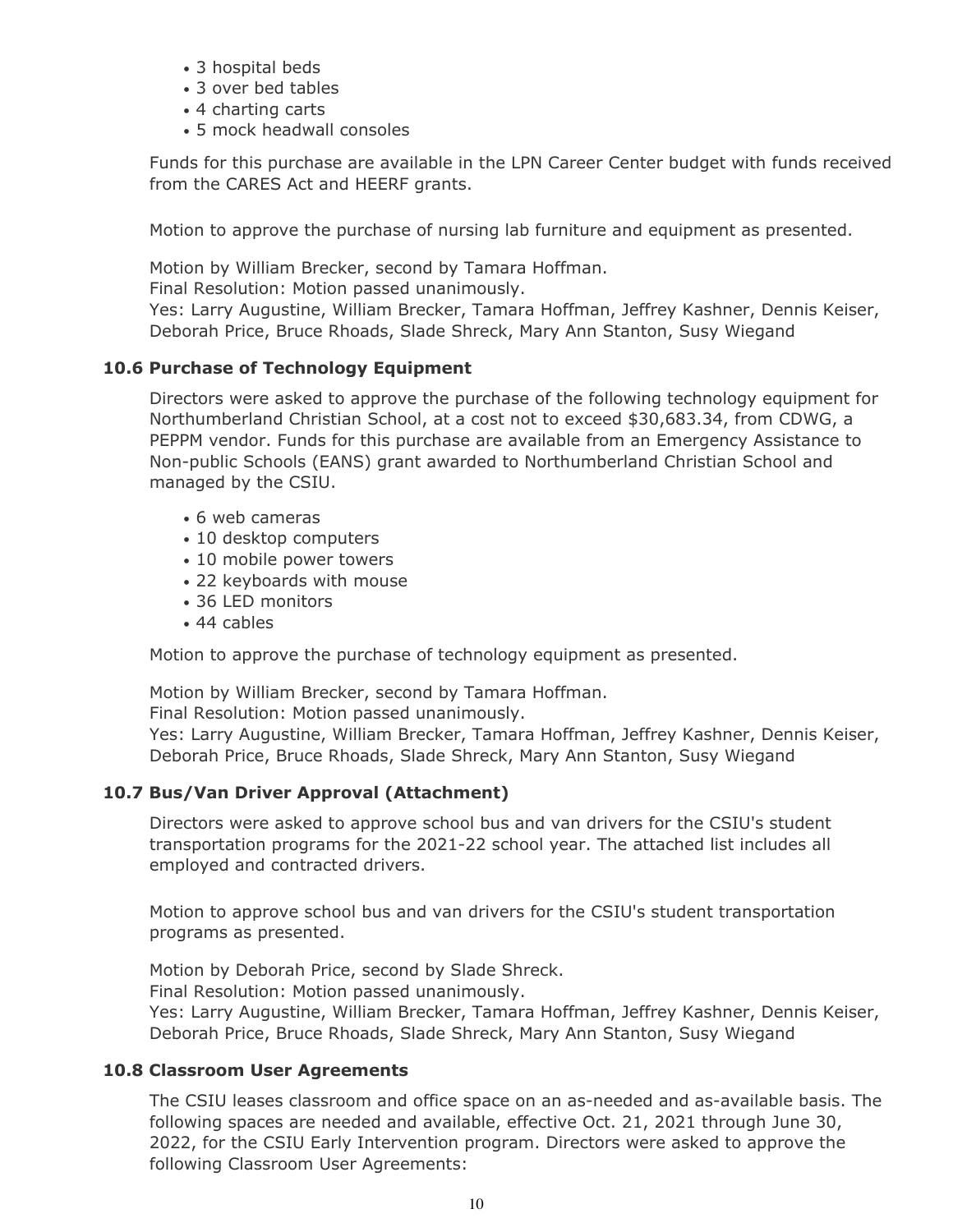- Mifflinburg Area YMCA: The YMCA will invoice the CSIU annually in the amount of \$1,600, no later than Dec. 31, 2021
- Union-Snyder Community Action Agency (CAA): The CAA will invoice the CSIU monthly in the amount of \$100

Motion to approve Classroom User Agreements as presented.

Motion by Mary Ann Stanton, second by Bruce Rhoads. Final Resolution: Motion passed unanimously. Yes: Larry Augustine, William Brecker, Tamara Hoffman, Jeffrey Kashner, Dennis Keiser, Deborah Price, Bruce Rhoads, Slade Shreck, Mary Ann Stanton, Susy Wiegand

#### **10.9 In-School Nursing Services Contract**

Directors were asked to approve a contract with Maxim Healthcare Staffing Services, Inc., 800 Corporate Circle, 1st Floor, Harrisburg, to provide basic nursing care to students in CSIU Early Intervention and school-age programs located at the Watsontown Children's Center, at a rate of \$55 per hour for LPN services, effective Oct. 21, 2021 through June 30, 2022. Funds for this contract are available in the Center's early childhood and schoolage program budgets.

Motion to approve a contract with Maxim Healthcare Staffing Services, Inc. as presented.

Motion by Tamara Hoffman, second by Jeffrey Kashner.

Final Resolution: Motion passed unanimously.

Yes: Larry Augustine, William Brecker, Tamara Hoffman, Jeffrey Kashner, Dennis Keiser, Deborah Price, Bruce Rhoads, Slade Shreck, Mary Ann Stanton, Susy Wiegand

#### **11. ADMINISTRATIVE MATTERS**

None.

#### **12. ADMINISTRATIVE REPORTS**

12.1 Executive Leadership - Dr. John Kurelja, Executive Director

#### **13. ADJOURNMENT**

#### **13.1 Adjourn Meeting**

President Augustine adjourned the meeting at 7:55 p.m.

# **Respectfully submitted,**

**Slade Shreck Board Secretary**

**Amy Pfleegor Board Recording Secretary**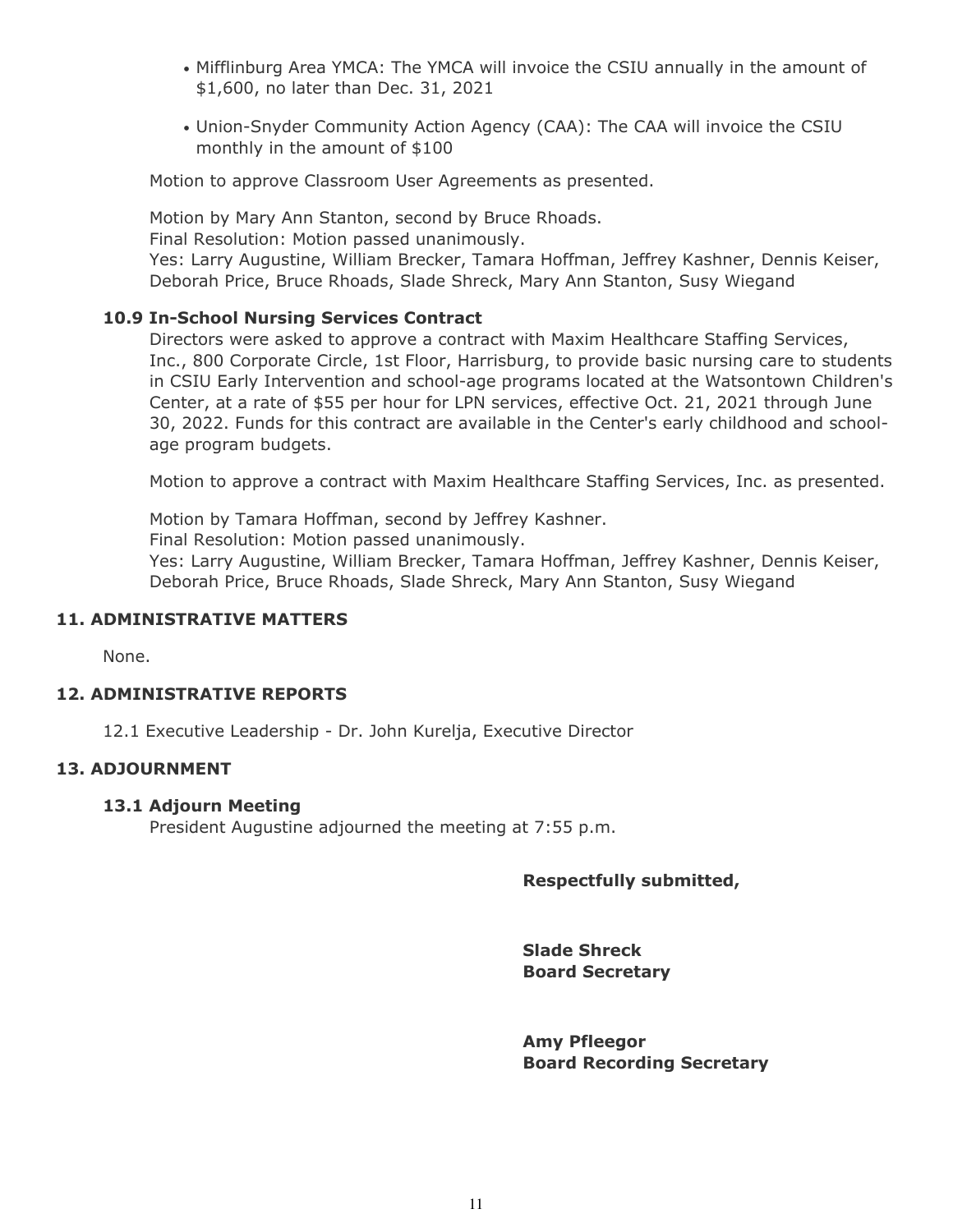# **14. INFORMATION ONLY**

#### **14.1 Office Cubicles – Contract Change Order**

At the March 17, 2021 meeting, directors approved a contract with Arnold's Office Furniture, Bridgeport, Pa., through the Costars contract, for the purchase and installation of office cubicles at the CSIU central office. Directors also approved the authorization of the executive director to approve any change orders that may occur up to a cumulative amount of \$25,000 and would provide any change orders to the board for review.

Administration is providing the following change order received from Arnold's Office Furniture:

• Prevailing wage rate of \$4,400, which was not included in the original quote

Funds for this change order are available in the capital reserve budget.

#### **14.2 Stipend Payments**

The executive director authorized the following:

- a one-time stipend payment to **Nanette Cooper**, licensed clinical social worker, in the amount of \$1,500 for clinical supervision to one CSIU staff member during the 2021-22 school year, which is above and beyond her job description
- a one-time stipend payment to **Kristen K. James**, teacher of visually impaired, in the amount of \$1,000 for support to one CSIU staff member during the 2021-22 school year, which is above and beyond her job description
- individual stipend payments in the amount of \$1,200 to the following employees who will serve as lead teachers during the 2021-22 school year. They will receive half in December and the remaining half in June.
	- **Meghan J. Deitterick**, early childhood educational consultant
	- **Thomas C. Paternostro**, alternative education teacher at Ashler Manor
	- **Teresa J. Erb**, alternative education teacher at Diversified Treatment Alternatives

#### **14.3 Annual CSIU Program Statistics 2020-21 (Attachment)**

Presented is a listing of programs and services conducted by the CSIU during 2020-21 and, where appropriate, the number of clients served.

# **14.4 Annual CSIU Back-to-School Report 2021-22 (Attachment)**

Presented are the current CSIU operating programs, with a comparison to the figures from last school year.

#### **14.5 Staff Leaves of Absence**

#### **Paid Leave of Absence**

• **Ashleigh Williams**, career pathway technician from Oct. 3, 2021 to Nov. 16, 2021

# **Paid/Unpaid Leaves of Absence**

- **Amiann O. Bower**, reading/resource teacher from Nov. 30, 2021 to March 4, 2022
- **Amanda L. Guzman**, Millersville University Migrant Education team leader from Nov. 14, 2021 to Feb. 7, 2021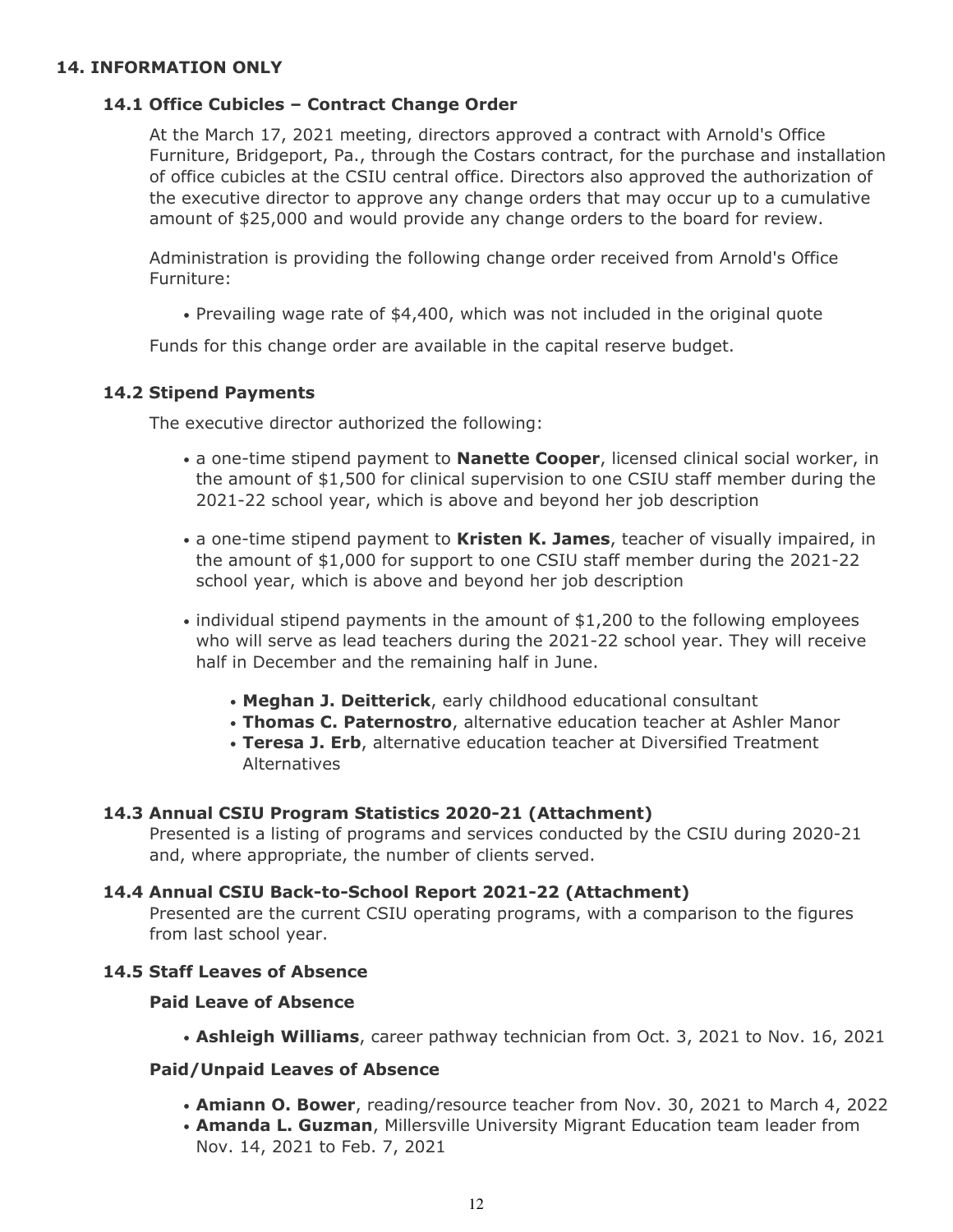• **Tara L. Slyman**, speech therapist from Oct. 18, 2021 to April 8, 2022

# **Extension of Paid Leave of Absence**

• **Christina M. Buck**, Head Start instructor, from Sept. 20, 2021 to Oct. 27, 2021

# **14.6 Completion of New Employee Probationary Period**

The following staff members have completed their new employee probationary period:

- **Angelina R. Fritz**, Migrant Education data specialist, effective Oct. 1, 2021
- **Quencey A. Hickerson**, pandemic electronic benefit transfer coordinator, effective Sept. 29, 2021
- **Cheyenne E. Snyder**, Head Start assistant instructor, effective Sept. 2, 2021
- **Joyce E. Schaeffer**, client support analyst III, effective Sept. 24, 2021

# **14.7 Administration – Staff Travel**

**John Brenchley**, chief innovation officer, **Leslie Hartline**, student applications support manager, **Lyndi Hertzler**, client solutions manager, and **Todd Roney**, director of computer services, will attend the *Synergy CONNECT 2021* conference on Nov. 3-5, 2021 in Scottsdale, Ariz. While there, they will engage in learning opportunities in regard to Synergy SIS products and network with other ESA's to develop a support network for SIS support and sales. They will also receive hands-on training to assist CSIU staff in supporting the Synergy SIS products. Funds for estimated expenses of \$1,623 each are available in the SIS2 budget.

**M. Ellen Withrow**, grants, research and development coordinator, will attend the *Grant Professionals Association Annual Conference* on Nov. 3-6, 2021 in Seattle, Wash. While there, she will present on the CSIU Funding Opportunity Rubric and helping participants develop their own. GPA membership and this annual conference enables grant professionals to network, increase skills and problem solve. Funds for estimated expenses of \$2,822 are available in the grants and development budget.

**Kenneth Erb**, manager of buildings and grounds, and **Tony Hauger**, buildings and grounds lead technician, will attend the *National Facility Management and* **Technology Remix Conference and Expo** on Nov. 10-11, 2021 in Orlando, Fla. While there, they will engage with industry experts in the building and facility management arenas, attend conference sessions and hear from the nation's top-pier companies about new technologies to improve the effectiveness of the CSIU buildings and operations. Funds for estimated expenses of \$775 and \$575, respectively, are available in the BL budget.

**John Brenchley**, chief innovation officer, will attend the *Association of Educational Purchasing Agencies (AEPA) winter meeting* and *Association of Educational Service Agencies (AESA) 36th Annual Conference* on Nov. 29 through Dec. 3, 2021 in Houston, TX. While there, he will attend the annual meeting for the AEPA programs connected to KPN. This conference is held in conjunction with AESA, which is an opportunity to work with ESA's throughout the country. Funds for estimated expenses of \$2,950 are available in the joint purchasing budget.

**John Brenchley**, chief innovation officer, **Kenneth Erb**, manager of buildings and grounds, and **Jeffrey Kay**, special projects technology manager, will attend the *Consumer Electronics Show 2022* on Jan. 5-8, 2022 in Las Vegas, Nev. While there,